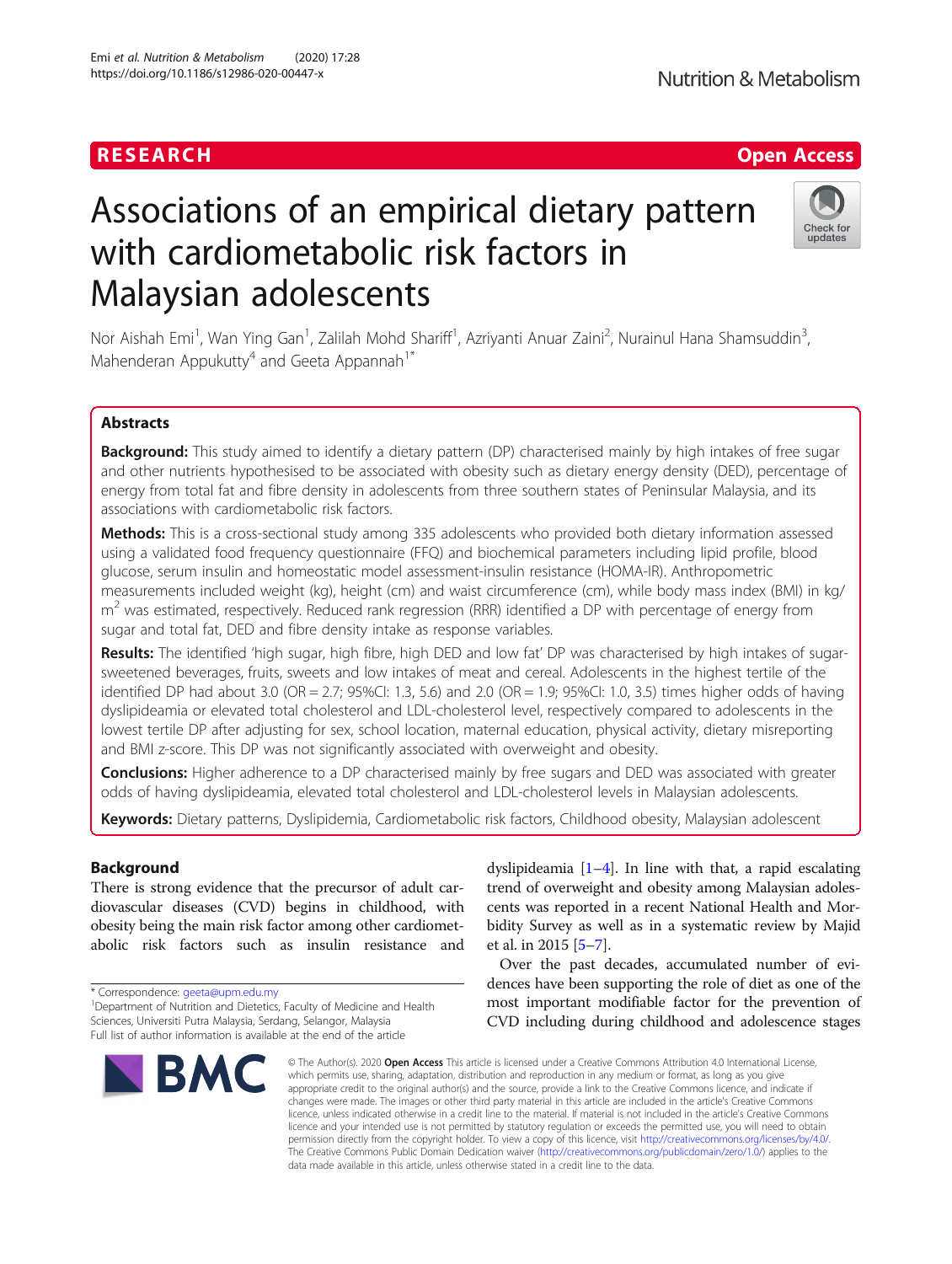[[8\]](#page-8-0). Adolescence is a period of marked physiological, biological and psychological changes, and may be a key time period for the establishment of lifelong dietary habits [[9](#page-8-0)]. Therefore, early identification of specific dietary habits during adolescence might be beneficial for the prevention of CVD later in life. However, there is very limited information on dietary habits and their relationships with cardiometabolic risk factors among Malaysian young people.

Having said that, a few observational studies in the Western countries have evaluated associations between empirically derived dietary patterns (DPs) and cardiometabolic risk factors in adolescents [[10](#page-8-0)–[13](#page-8-0)]. For example, two pregnancy cohort studies in Australia and United Kingdom (UK) reported that a DP characterised by food intakes high in dietary energy density (DED), high fat and low fibre was associated greater adiposity and cardiometabolic risk factors during adolescence in 2010 and 2015, respectively [\[11](#page-8-0), [12](#page-8-0)]. Because of emerging importance of dietary sugar in the development of obesity, an extension to the UK study was performed in 2016 [\[12](#page-8-0), [14](#page-8-0)]. It was reported that adolescents with greater adherence to a DP characterised by high intakes of dietary fats and sugar were found to be associated with greater adiposity. Dietary fats and sugar might be associated with overconsumption of energy, and therefore may act as dietary risk factors for the development of obesity and CVD [[14,](#page-8-0) [15](#page-8-0)].

However, given the differences in cultures and dietary habits across the world, it is highly possible that much are remain to be known on dietary patterns and health outcomes, particularly of those countries in the East. To date, no studies have assessed empirical DPs in relation to cardiometabolic risk factors among Malaysian adolescents. In this study, we hypothesised that a DP characterised by response variables linked to obesity namely free sugar, dietary fat, DED, and fibre would be associated with cardiometabolic risk factors among adolescents in Malaysia.

# Methods

# Study design and sample

This cross-sectional study was conducted from August to November 2016 in several public secondary schools that were randomly selected within three states in the southern region of Peninsular Malaysia namely Negeri Sembilan, Melaka and Johor. A probability proportionate sampling design was used for selecting these schools [[16\]](#page-8-0). This was done by obtaining a complete list of public secondary schools and the estimated number of adolescents aged 13 years old in each school (sampling frame) from the Ministry of Education (MOE) Malaysia. In Malaysia, adolescents usually enter public secondary schools at the age of 13 years. This age is important as it represents a key transition period from primary to secondary education levels that correlates with major pubertal changes and increases in personal autonomy (e.g. less parental control and more social freedom), both of which may affect food choices [[17\]](#page-8-0). A total of 24 selected schools were approached and out of these, only 21 schools agreed to participate.

Sample size for this study was estimated using a formula for single cross-sectional survey. The calculation for minimum sample size was based on the prevalence of obesity in children (20.9%) [\[18](#page-8-0)]. After taking into account a 20% response rate and a design effect of 2, a total number of 1000 adolescents was estimated for this study. Out of the estimated 1000 adolescents, a total of 933 agreed to participate (93% of response rate). Information on anthropometric, physical activity, dietary assessment and biochemical measurement was provided by 930, 793, 585 and 507 adolescents, respectively. Out of these, 336 adolescents provided both cardiometabolic and valid dietary data while 582 adolescents provided both the anthropometric and dietary data. Supplementary Figure [1](#page-7-0) illustrates the number of adolescents who provided anthropometric, biochemical, dietary and physical activity data in this study.

Full ethical approval was obtained from the Ethics Committee for Research Involving Human Subjects (JKEUPM) of Universiti Putra Malaysia (UPM) (Reference number: FPSK (EXP16) P031). Approval to conduct this study in the selected schools were obtained from the Ministry of Education Malaysia, state education departments and selected schools. The study respondents and their parents provided written consent before the commencement of the study.

#### Patient and public involvement

Prior to the recruitment, adolescents in the selected schools were screened for their eligibility. Adolescents aged 13 years old during the data collection comprised of both sexes, with adequate ability to read and understand Malay or English language were eligible to participate in the study. However, adolescents with physical disabilities and chronic conditions were not eligible to participate in this study. Eligible adolescents were invited to take part in this study and were given a copy of study information sheet. Interested adolescents were asked to sign an assent form after being clearly briefed on all the procedures required for the study. An informed consent form was sent to their parents for further approval. Parents who agreed with the study involvement were asked to complete the parental questionnaire at home and return it to the study researcher through their children. During the second visit to the school, a research team comprised of a dietitian, a medical doctor, and two research enumerators collected various data i.e. socio-demography, dietary, physical activity, anthropometric and biochemical measurements from the study adolescents.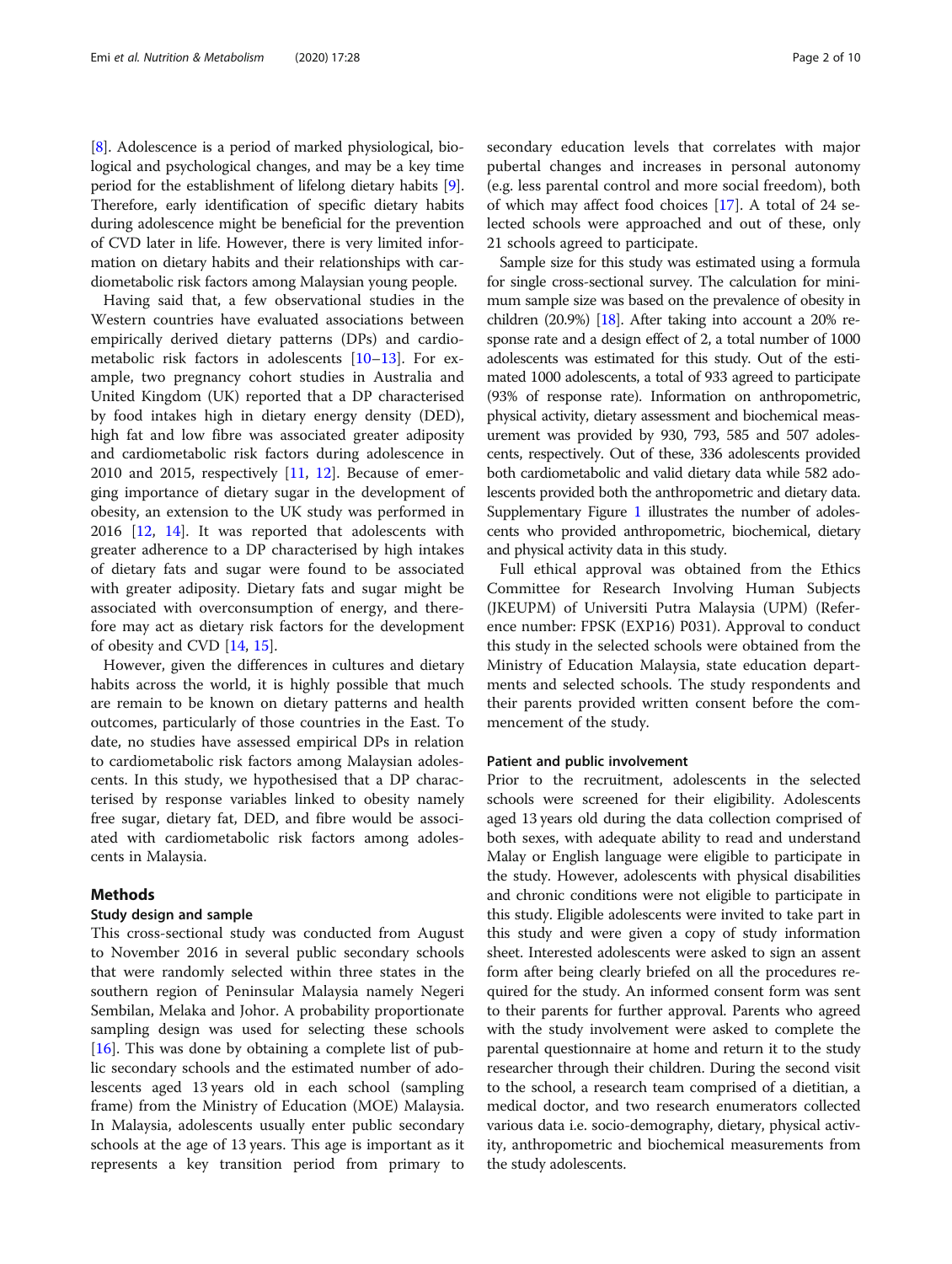#### Dietary assessment

A validated adolescent food frequency questionnaire (FFQ) was used to assess dietary intakes in the past 12 months and details of this FFQ has been previously described [[19\]](#page-8-0). In brief, the MyUM FFQ was originally developed by a group of researchers from a contemporaneous study to that of this study in Universiti Malaya (UM) [[17](#page-8-0)]. It comprised of 195 food items and is a self-administered questionnaire designed especially for Malaysian secondary school adolescents aged between 13 to 18 years. Before administering the FFQ, step-by-step instructions on how to fill in the questionnaires were given to all participants by the study researchers. As an aid to estimate food intake, the participants were provided with a flipchart on household measurements. The food intake frequency and portion size of each food item were recorded by the adolescents. The average frequency for consumption of each food item over the past year was recorded as 'never', '1-3 times per month', 'one time a week', '2-4 times per week', '5-6 times per week', 'one time a day', '2-3 times per day', '4-5 times per day', or '≥6 times per day'. The study researchers checked all the questionnaires upon submission to ensure that all fields were filled in.

The process of converting the FFQ raw data to daily energy and other nutrients were conducted manually using a standard conversion factor to estimate daily food intake based on the frequency of food consumption [[20](#page-8-0)]. The estimation of daily food intake was analysed using the Nutritionist Pro software version 3.1 (Axxya Systems, USA). The dietary data of the food items which were included in the FFQ were derived from the Malaysian Food Composition [[21](#page-8-0), [22\]](#page-8-0). Adolescents whose overall dietary energy intake were outside the range of 400–8000 kcal (or 1674– 33,472 kJ) were excluded from the DP analysis [\[23\]](#page-8-0).

Dietary misreporting was estimated using the Goldberg eq. (2000) according to the ratio of energy intake (EI) to basal metabolic rate (BMR) [\[24](#page-9-0)]. BMR was calculated using a sex-specific formula for Malaysian adolescents aged 13 years [[25](#page-9-0)]. Physical activity level (PAL) was set at 1.55 as majority of adolescents had been reported to have low physical activity levels [[26\]](#page-9-0). The cutoff values for dietary misreporting was calculated based on the confidence limit of agreement between the ratio of EI to BMR and PAL. Adolescents with the ratio of EI to BMR ranging from 1.09 to 2.21 were considered as plausible reporters, otherwise, they were considered as under-reporters or over-reporters, accordingly. Variable on dietary misreporting was included as a potential covariate in statistical models.

# Dietary patterns

Reduced rank regression (RRR) analysis was used to derive empirical DPs using SAS software version 9.4 (SAS Institute, Cary, NC). The RRR is a statistical method to determine linear function of predictor variables (food groups) by maximising the explained variation in nutrients (response variables) related to the disease of interest [[27\]](#page-9-0). All the food items from the FFQ were categorised into 13 food groups (g/d) based on their nutritional characteristics and were used as predictor variables "Supplementary Table [1](#page-7-0)" [[13\]](#page-8-0). DED, percentage of energy from total fat intake, percentage of energy from total sugar intake and fibre density were selected as response variables. These selected response variables showed significant associations with obesity and other cardiometabolic risk factors in previous prospective studies in Australia and UK [\[11](#page-8-0), [12](#page-8-0)].

DED was calculated by dividing total food energy (kJ) with total food weight (g) by excluding beverages [\[13](#page-8-0)]. Meanwhile, fibre density was determined by absolute fibre intake  $(g/d)$  divided by total daily energy intake  $(MJ)$  [\[13](#page-8-0)]. Percentages of energy from total fat and sugar intakes were expressed by dividing total energy intake from fat (kJ) or total energy intake from free sugar (kJ) by total energy intake (kJ), followed by a multiplication of 100  $[13, 14]$  $[13, 14]$  $[13, 14]$  $[13, 14]$ . In this study, dietary sugar was defined as short-chained carbohydrates known as monosaccharide and disaccharides presented naturally in foods such as fruits or in manufactured products such as refined sugar [\[28\]](#page-9-0).

A separate RRR analysis was applied specifically to investigate any gender variations between the DPs. However, as the DPs derived for both males and females were similar in their factor loading of food groups, thus DPs derived for the total respondents were taken for further analysis. Each adolescent obtained an individual z-score for each DP derived; a higher z-score corresponded to a higher adherence to the identified DP. Z-scores for the identified DP were analysed continuously and categorically (tertiles) with the lowest tertile set as the reference category.

# Measurement of cardiometabolic risk factors

A digital scale (Tanita HD319, Japan) was used to measure the adolescents' body weight in kilogram, while their body height in centimetre was measured using a stadiometer (Seca 206, Germany). A measuring tape (Seca 201, Germany) was used to measure the adolescents' waist circumference (WC) at the midpoint between their lower border of the ribs and their upper border of the pelvis. All measurements were repeated twice to obtain a mean value for each variable which were then used in the analysis.

Adolescents' BMI was estimated by using a standard formula, body weight (kg) divided by the squared measured body height  $(m^2)$ . In addition, BMI z-score for age and gender was calculated using the WHO Anthro Software [\[29\]](#page-9-0). Overweight and obesity were defined using the BMI z-scores, whereby values of more than one and two standard deviations indicated possible risk of overweight and obesity, respectively. Computed WC z-scores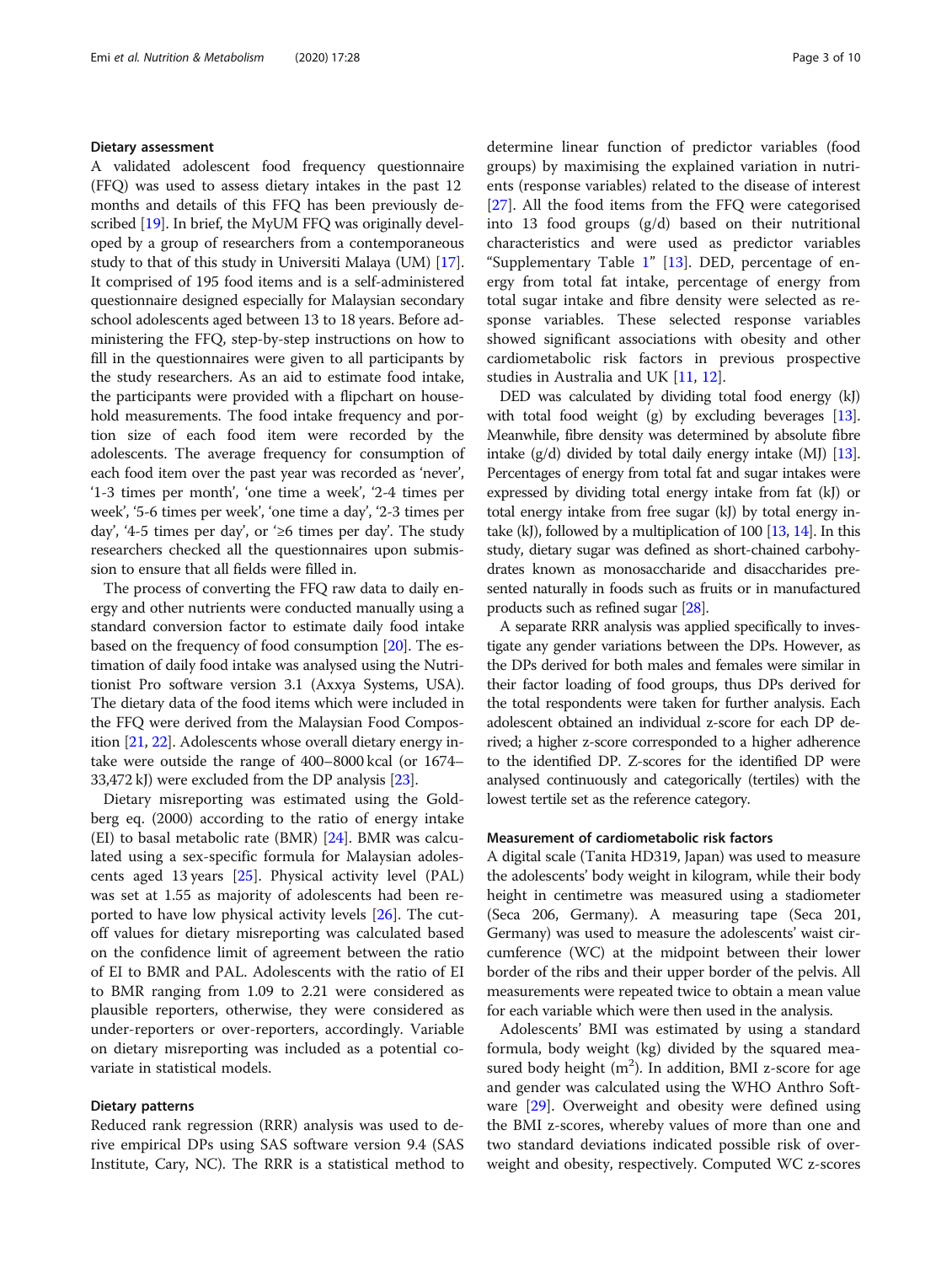were utilised for the analyses of abdominal obesity and was defined according to the Malaysian WC centile [[30\]](#page-9-0).

Adolescents who consented for blood withdrawal were asked to fast overnight before venepuncture by a phlebotomist. A total of 10 ml of fasting blood was withdrawn from each adolescent for insulin, fasting blood glucose (FBG), total cholesterol (TC), triglycerides (TG), HDL-C and low-density lipoprotein cholesterol (LDL-C) analyses. Insulin resistance was estimated using Homeostasis Model Assessment (HOMA) [\[31](#page-9-0)]. FBG concentration was measured by hexokinase assay using reagent by ADVIA Chemistry Glucose Hexokinase\_3 and insulin concentration was measured using two-site sandwich immunoassay by ADVIA Centaur Insulin assay (Siemens Healthcare Diagnostics Inc., Tarrytown NY, USA). TC and HDL-C concentration were measured by enzymatic endpoint method and elimination/catalase method, respectively using reagent by ADVIA Chemistry (Siemens Healthcare Diagnostics Inc., Tarrytown NY, USA). TG concentration was measured by enzymatic reaction method with Trinder endpoint using ADVIA TRIG\_2 reagent (Siemens Healthcare Diagnostics Inc., Tarrytown NY, USA). LDL-C and HOMA was calculated using the Friedewald formula (1972) and standard formula by Metthews et al. (1985), respectively [[32,](#page-9-0) [33\]](#page-9-0).

Dyslipidaemia during adolescence was defined when either the study adolescents' TC level was greater than or equal to 5.2 mmol/L or their LDL-C level was greater than or equal to 3.4 mmol/L [\[34\]](#page-9-0). Adolescents with abnormal biochemical values were classified if their biochemical parameter values were  $\geq 5.60$  mmol/L for blood glucose,  $\geq$ 5.20 mmol/L for total cholesterol,  $\leq$ 1.03 mmol/L for HDL-cholesterol, ≥4.12 mmol/L for LDL-cholesterol,  $\geq$ 1.70 mmol/L for triglycerides,  $\geq$ 25.0 uIU/mL for serum insulin and ≥ 4.0 unit for HOMA-IR level  $[34–37]$  $[34–37]$  $[34–37]$  $[34–37]$ .

# Covariates

A set of parents' and study adolescents' socio-demographic information was collected in this study. Parents were requested to complete a self-administered parental questionnaire comprised of information on educational level, occupation and monthly income. Meanwhile, adolescent questionnaire included questions such as date of birth, ethnicity, religion and gender. Self-reported physical activity in the past seven days was assessed using Physical Activity Questionnaire for Older Children (PAQ-C) [\[38](#page-9-0)]. PAQ-C has been validated and showed acceptable validity and good internal consistency among Malaysian adolescents [\[39,](#page-9-0) [40\]](#page-9-0).

# Statistical analysis

Descriptive data were presented in mean ± standard deviation (SD) for continuous data and in frequency (n) and percentage (%) for categorical data. Comparisons between genders were performed using independent t-test and chisquare test. Binary logistic regression analysis was conducted to evaluate association between tertiles (2nd tertile vs. 1st tertile and 3rd tertile vs. 1st tertile) of the DP zscores and overweight or obesity, abdominal obesity, dyslipidaemia, elevated values of FBG, TC, LDL-C, TG, insulin, HOMA-IR and low HDL-C. Regression models were conducted for all the cardiometabolic parameters in male and female, separetely due to sex dimorphism and pubertyrelated differences in growth [[41\]](#page-9-0). All the models were adjusted for covariates including gender, school location (rural and urban), mother's educational level (no formal education or primary level, secondary school level and tertiary level), dietary misreporting, physical activity and BMI z-score (for biochemical parameters only). All the above-mentioned analyses were ran using IBM SPSS Statistics software version 23 (IBM Corporation, New York, US) and a  $p$ -value of < 0.05 was considered as statistically significant.

# Results

In this study, a total of 68% of adolescents were females and the predominant ethnic group was Malay (87%), while the rest were either Chinese (6.8%), Indian (4.7%) or belonged to other ethnicity groups (1.3%) such as Iban and Kadazan. Adolescents from urban and rural schools were 434 (46.5%) and 499 (53.5%), respectively. Only 6% of the adolescents were from schools of smaller size while the rest of the adolescents were from either medium or larger sized schools. A majority of adolescents' parent reported to have a monthly income of less than RM 5, 228 (88.6%). Most number of the adolescents' mothers completed their education at secondary school level (73.8%). Males scored significantly higher physical activity levels compared to females "Table [1](#page-4-0)".

The total prevalence of overweight or obesity and abdominal obesity in this study was 32.4 and 11.6%, respectively. There were no significant differences observed in BMI ( $\text{kg/m}^2$ ) and waist circumference (cm) between the genders. Males showed lower mean values for TC (mmol/L), HDL-C (mmol/L) and LDL-C (mmol/ L) levels and a higher FBG (mmol/L) value compared to females  $(P < 0.05)$  "Table [2](#page-5-0)".

#### Dietary patterns

A total of four DPs was identified and the percentage of variations explained by all response variables were 35, 14, 9 and 1% for DP1, DP2, DP3 and DP4, respectively "Supplementary Table [2](#page-7-0)". The first DP was chosen for further analysis as it explained the greatest proportion of the variation in all response variables (35%) and reflected a dietary pattern that may positively associated with greater obesity risk. The selected DP was positively correlated with DED  $(r = 0.39)$ , percentage of energy from sugar  $(r = 0.64)$ , fibre density  $(r = 0.61)$  and negatively correlated with percentage of energy from fat  $(r = -0.26)$ . The identified 'high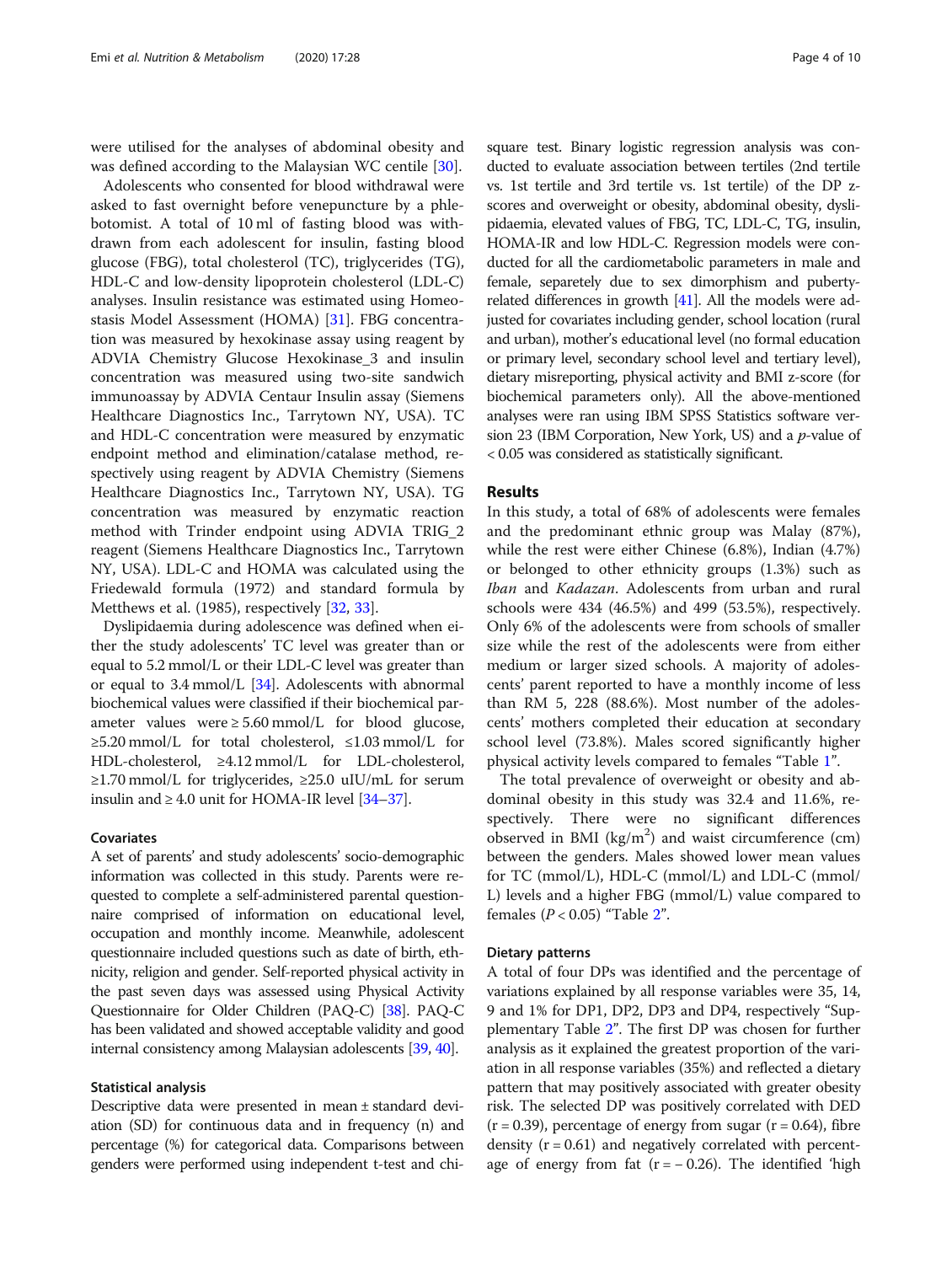<span id="page-4-0"></span>

|  |  |  |  |  | Table 1 Characteristics of study adolescents and their parents recruited from three southern states of Peninsular Malaysia |  |
|--|--|--|--|--|----------------------------------------------------------------------------------------------------------------------------|--|
|--|--|--|--|--|----------------------------------------------------------------------------------------------------------------------------|--|

| Characteristics                                                      | n(%)                  |                       |                     |         |  |
|----------------------------------------------------------------------|-----------------------|-----------------------|---------------------|---------|--|
|                                                                      | Male<br>$(n = 300)$   | Female<br>$(n = 633)$ | Total               | value   |  |
| School location                                                      |                       |                       |                     |         |  |
| Urban                                                                | 147 (49.0)            | 287 (45.3)            | 434 (46.5)          | 0.29    |  |
| Rural                                                                | 153 (51.0)            | 346 (54.7)            | 499 (53.5)          |         |  |
| School size                                                          |                       |                       |                     |         |  |
| Small (≤100 students)                                                | 19(6.3)               | 39(6.2)               | 58 (6.2)            | 0.93    |  |
| Medium (101-199 students)                                            | 109 (36.3)            | 238 (37.6)            | 347 (37.2)          |         |  |
| Large $(≥200$ students)                                              | 172 (57.3)            | 356 (56.2)            | 528 (56.6)          |         |  |
| Ethnicity                                                            |                       |                       |                     |         |  |
| Malay                                                                | 262 (87.3)            | 552 (87.2)            | 814 (87.2)          | 0.95    |  |
| Chinese                                                              | 21(7.0)               | 42(6.6)               | 63(6.8)             |         |  |
| Indian                                                               | 14(4.7)               | 30(4.7)               | 44 (4.7)            |         |  |
| Others                                                               | 3(1.0)                | 9(1.4)                | 12(1.3)             |         |  |
| Parental Income, $n = 599^a$                                         |                       |                       |                     |         |  |
| Below median                                                         | 159 (88.3)            | 372 (88.8)            | 531 (88.6)          | 0.89    |  |
| Above median                                                         | 21(11.7)              | 47 (11.2)             | 68 (11.4)           |         |  |
| Educational level of mother, $n = 818$                               |                       |                       |                     |         |  |
| No formal education/Primary                                          | 23(9.5)               | 68 (11.8)             | 91(11.1)            | 0.58    |  |
| Secondary school                                                     | 179 (74.3)            | 425 (73.7)            | 604 (73.8)          |         |  |
| Higher institution                                                   | 39 (16.2)             | 84 (14.6)             | 123 (15.0)          |         |  |
| Physical activity total score, $n = 793$                             | $2.77 (\pm 0.72)$     | $2.40 \ (\pm 0.57)$   | $2.52 \ (\pm 0.64)$ | < 0.001 |  |
| 'High sugar, high fibre, high DED and low fat' DP z-score, $n = 583$ | $-0.15$ ( $\pm$ 1.14) | $0.06 (\pm 1.40)$     | $0.00 \ (\pm 1.33)$ | 0.08    |  |

<sup>a</sup>Median monthly household income (RM 5, 228) based on Household Income and Basic Amenities Survey 2016. p < 0.05 considered significant. *DED* Dietary Energy Density, DP Dietary Pattern

sugar, high fibre, high energy density and low fat' DP was characterised by high intakes of sugar-sweetened beverages (SSB) ( $r = 0.83$ ), fruits ( $r = 0.33$ ), sweets ( $r = 0.26$ ), low intakes of cereal and cereal-based dishes  $(r = -0.22)$ , as well as, meat and meat dishes  $(r = -0.21)$ .

# Dietary pattern and cardiometabolic risk factors

No significant associations were observed between the tertiles of DP z-scores and overweight or obesity as well as abdominal obesity among the study adolescents in both unadjusted and adjusted models "Tables [3](#page-6-0) and [4](#page-6-0)". Adolescents in the third tertile of the 'high sugar, high fibre, high energy density and low fat' DP z-scores had 2 times higher odds of having elevated TC level (OR = 2.3; 95%CI: 1.2, 4.3) and elevated LDL-C level  $(OR = 1.8;$ 95%CI: 1.0, 3.0), compared to adolescents in the first tertile of DP z-score "Table [3](#page-6-0)". These associations were further increased after adjusting for confounding factors, whereby adolescents in the highest tertile of DP z-scores had about 3 (OR = 2.7; 95%CI: 1.3, 5.6) and 2 (OR = 1.9; 95%CI: 1.0, 3.5) times higher odds of having elevated TC and LDL-C levels, compared to adolescents in the lowest tertile of DP z-scores "Table [4](#page-6-0)". Similarly, adolescents in the highest tertile of the identified DP-zscores showed 3 times  $(OR = 2.7; 95\% CI: 1.3, 5.6)$  higher odds of having dyslipideamia compared to adolescents in the lowest tertile, after adjusting for confounders "Table [4](#page-6-0)".

# **Discussion**

The identified 'high sugar, high fibre, high energy density and low fat' DP in this study was associated with higher odds of having elevated TC, LDL-C levels and dyslipidaemia in adolescents aged 13 years in Malaysia.

Despite the similarities on the DP assessment (RRR) and response variables, DP identified in this study differed from those characterised in a previous study among the UK children, explicitly the Avon Longitudinal Study of Parents and Children (ALSPAC) [\[14](#page-8-0)]. In the ALSPAC study, two DPs namely the 'high energy density, high sugar, high fat and low fibre' DP and 'non-energy density, high sugar, low fat' DP were identified. Nevertheless, the DPs identified in the current study as well as in the ALSPAC study were characterised mainly by foods high in sugar and therefore suggesting major role of sugar in an adolescent's diet, at least in the studies from these two countries.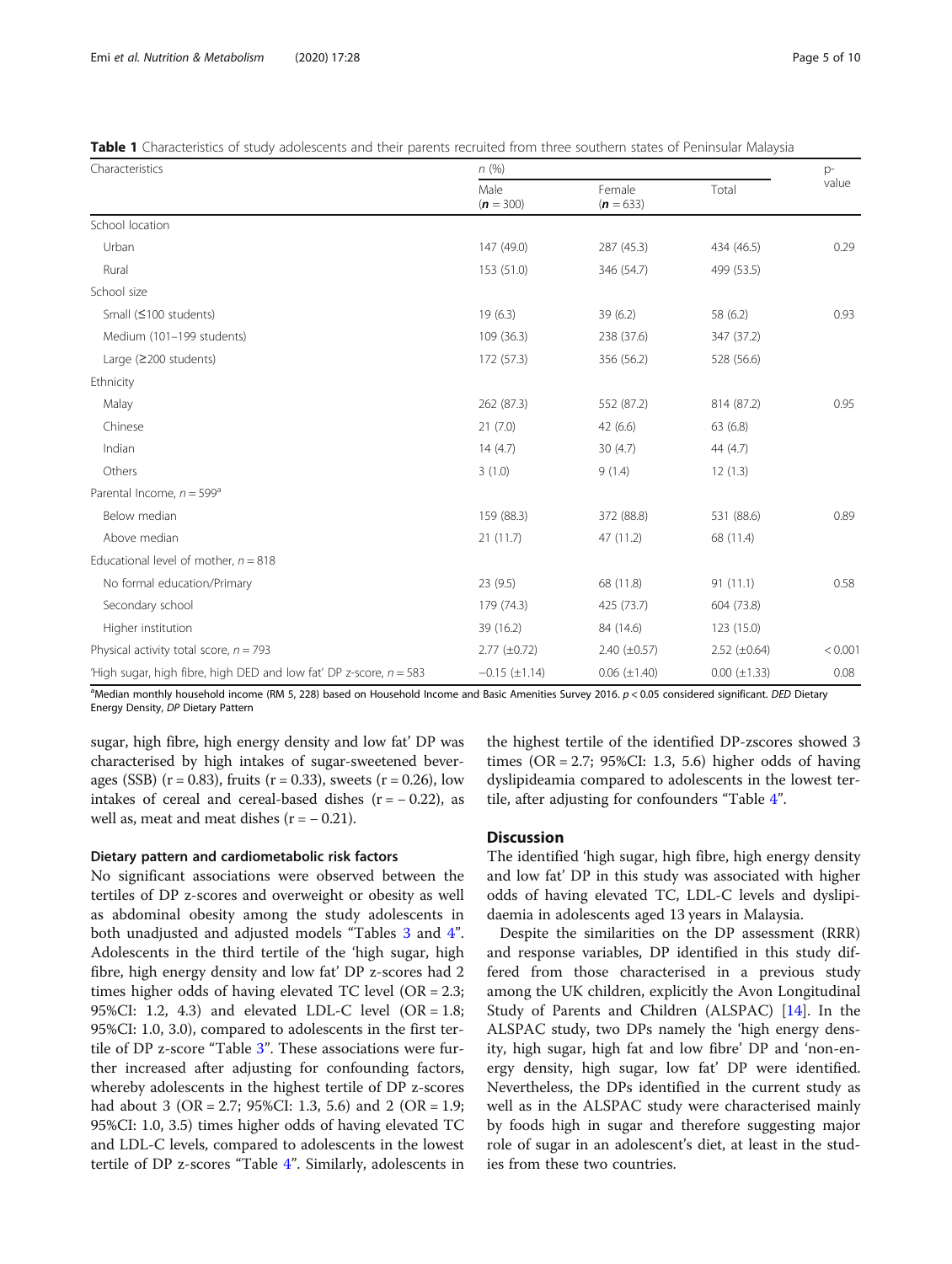| Characteristics                           | Male                | Female               | Total                 | $p$ -value         |
|-------------------------------------------|---------------------|----------------------|-----------------------|--------------------|
|                                           | Mean (SD)           | Mean (SD)            | Mean (SD)             |                    |
| Height (cm), $n = 930$                    | $155.4 \ (\pm 8.5)$ | 153.0 $(\pm 5.9)$    | 153.8 $(\pm 6.9)$     | < 0.001            |
| Weight (kg), $n = 930$                    | 49.8 (±14.6)        | 48.6 $(\pm 13.1)$    | 49.0 $(\pm 13.6)$     | 0.20               |
| BMI (kg/m <sup>2</sup> ), $n = 930$       | $20.5 \ (\pm 5.3)$  | $20.6 (\pm 5.0)$     | $20.6 \ (\pm 5.1)$    | 0.65               |
| BMI z-score, $n = 930$                    | $0.37 (\pm 1.57)$   | $0.26$ ( $\pm$ 1.48) | $0.29 \ (\pm 1.51)$   | 0.30               |
| $WC$ (cm), $n = 929$                      | 66.7 $(\pm 13.5)$   | 65.0 $(\pm 10.8)$    | 65.5 $(\pm 11.7)$     | 0.05               |
| WC z-score, $n = 929$                     | $0.10 \ (\pm 1.15)$ | $-0.05$ (±0.92)      | $0.00 \ (\pm 1.00)$   | 0.03               |
| Fasting Blood Glucose (mmol/L), $n = 507$ | 4.93 $(\pm 0.39)$   | 4.83 $(\pm 0.42)$    | 4.86 $(\pm 0.42)$     | 0.02               |
| Total cholesterol (mmol/L), $n = 507$     | 4.36 $(\pm 0.72)$   | 4.71 $(\pm 0.79)$    | 4.60 $(\pm 0.79)$     | < 0.001            |
| HDL cholesterol (mmol/L), $n = 507$       | 1.48 $(\pm 0.32)$   | $1.58 \ (\pm 0.32)$  | $1.55 \ (\pm 0.33)$   | 0.003              |
| LDL cholesterol (mmol/L), $n = 507$       | $2.47 (\pm 0.63)$   | $2.73 \ (\pm 0.70)$  | $2.65 \ (\pm 0.69)$   | < 0.001            |
| Triglycerides (mmol/L), $n = 507$         | $0.88 \ (\pm 0.54)$ | $0.89 \ (\pm 0.38)$  | $0.89$ ( $\pm 0.44$ ) | 0.78               |
| Serum insulin (ulU/mL), $n = 507$         | 14.14 (±9.07)       | 13.96 $(\pm 8.08)$   | 14.02 $(\pm 8.38)$    | 0.83               |
| HOMA-IR (unit), $n = 507$                 | $3.14 \ (\pm 2.20)$ | $3.03 \ (\pm 1.83)$  | $3.06 (\pm 1.95)$     | 0.55               |
|                                           | n(%)                | n(%)                 | n(%)                  | $p$ -value         |
| Overweight/obesity, $n = 930$             | 103 (34.6)          | 198 (31.4)           | 301 (32.4)            | 0.11               |
| Abdominal obesity, $n = 929$              | 35 (11.8)           | 73 (11.6)            | 108 (11.6)            | 0.92               |
| Dyslipidaemia, $n = 507$                  | 22(14.3)            | 99 (28.0)            | 121 (23.9)            | 0.001 <sup>a</sup> |
| Plausible dietary reporter, $n = 585$     | 54 (31.4)           | 117 (28.5)           | 171 (29.2)            | 0.11               |

<span id="page-5-0"></span>Table 2 Anthropometric and biochemical characteristics of adolescents aged 13 years recruited from three southern states of Peninsular Malaysia

<sup>a</sup>Fisher's exact test. Overweight and obesity were defined using BMI z-scores of more than one and two standard deviations above the WHO growth standard median, respectively. WC z-score was computed and abdominal obesity was defined according to the Malaysian WC centile curves of equal or more than the 90th centiles [28]. Dyslipidaemia during childhood and adolescence was determined when the level of total cholesterol was greater than or equal to 5.2 mmol/L or their LDL-C level was greater than or equal to 3.4 mmol/L [30]. Plausible dietary reporter was adolescents with the ratio of energy intake to basal metabolic rate between 1.09 to 2.21 estimated using the Goldberg equation [22]. BMI Body Mass Index, WC Waist Circumference, HDL-C High Density Lipoprotein Cholesterol, LDL-C Low Density Lipoprotein Cholesterol, HOMA-IR Homeostatic Model Assessment of Insulin Resistance

The identified DP in this study was characterised by high consumption of SSB, fruit and sweet with lower consumption of cereal and cereal-based dishes, as well as, meat and meat dishes. This is in line with a review on added sugar intake among Malaysian adolescents whereby a high frequency of sugary foods and beverages intake for breakfast and during snacking times was reported [\[42\]](#page-9-0). The common sweetened foods and beverages frequently consumed (more than twice a week) by Malaysian adolescents include carbonated drinks, fruit juices, caffeinated and chocolate drinks, biscuits, candies, ice cream and cakes [[43\]](#page-9-0). On the other hand, a higher SSB intake among Malaysian adolescents aged 13 years in Kuala Lumpur was found to be associated with increased levels of FBG, TG, insulin and HOMA-IR and decreased HDL-C level [\[44\]](#page-9-0). The excessive intake of sugar (sucrose, fructose, high fructose corn syrup) can directly affect the regulation of lipid and carbohydrate metabolism or it can affect the metabolism indirectly by promoting continuous positive energy balance and gradual weight gain over the long term [[45](#page-9-0)].

The findings from this study were in line with a recent review that have evaluated the effect of dietary sugar on cardiometabolic risk in adults [[46\]](#page-9-0). It was demonstrated that the replacement of fat intake with refined carbohydrate was associated with elevated blood lipids and blood pressure  $[46, 47]$  $[46, 47]$  $[46, 47]$  $[46, 47]$ . This is a particular concern as refined carbohydrates (added sugar and SSB) have been also linked to the risk of heart disease due to its large consumption [[48,](#page-9-0) [49\]](#page-9-0). Although it is quite natural to experience peaks in TC and LDL-C levels during adolescence, an elevated LDL-C during adolescence was a significant predictor for 38% of dyslipidaemia cases in adulthood [\[50](#page-9-0)].

The positive correlation observed between the identified DP and higher fruit intakes contradicted findings from the Western countries [[11,](#page-8-0) [14](#page-8-0), [51](#page-9-0)]. Nevertheless, this correlation is consistent with the pattern of fruit intakes in other studies conducted among the Malaysian adolescents [\[52,](#page-9-0) [53](#page-9-0)]. For instance, a cross-sectional namely the South East Asian Nutrition Surveys (SEANUTS Malaysia) study reported that a total of 1773 children aged between 7 to 9 years reported to have achieved 14% of the recommended daily fruit intake (2 servings), while children aged between 10 and 12 years con-sumed 20% as per the recommendation [\[52](#page-9-0)]. Another crosssectional study in 454 adolescents aged 12 to 19 years in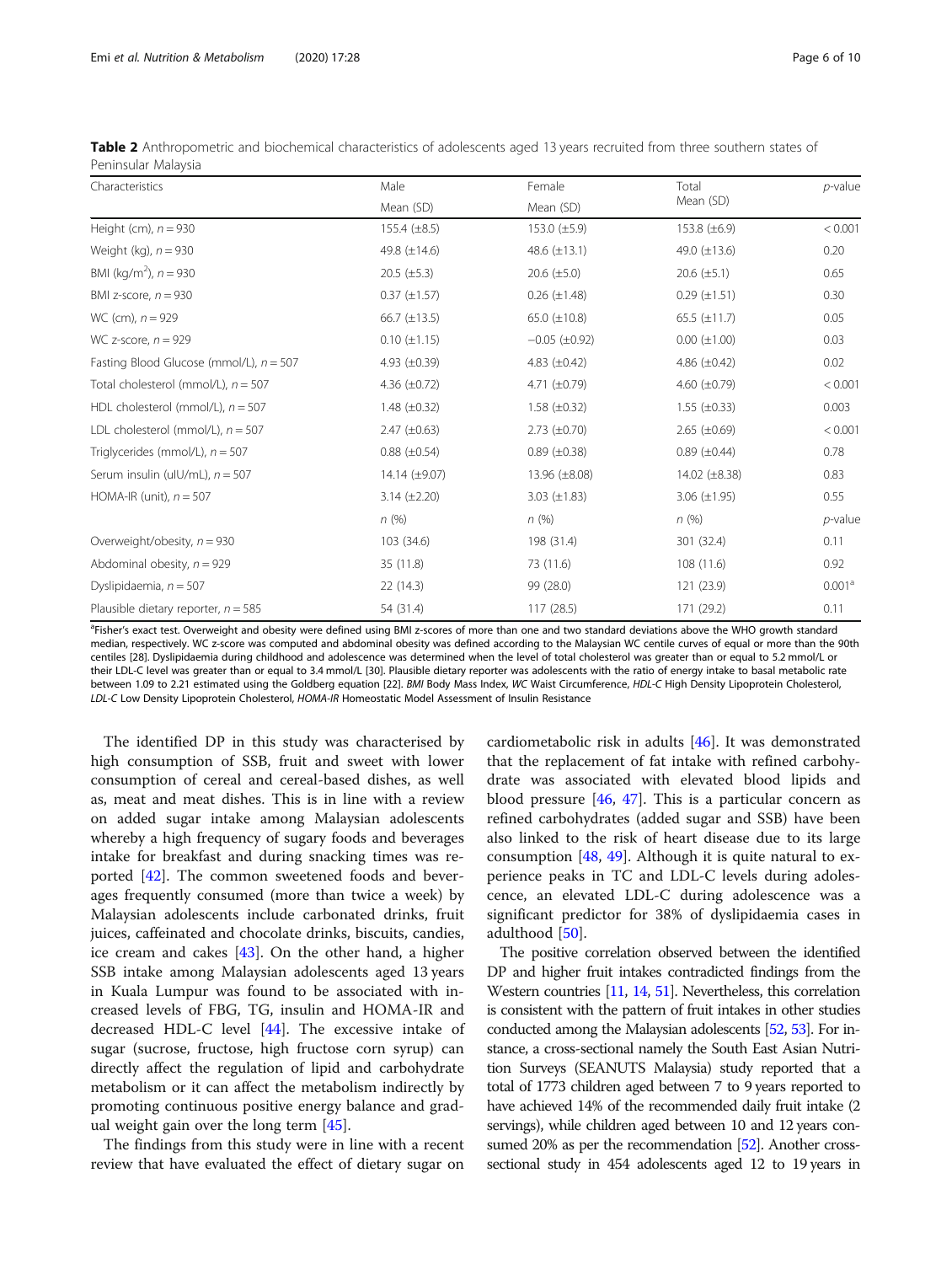<span id="page-6-0"></span>

| Table 3 Unadjusted associations [odds ratio (95% CI)] between 'high sugar, high fibre, high energy density and low fat' DP z-scores |
|-------------------------------------------------------------------------------------------------------------------------------------|
| and cardiometabolic risk factors in adolescents aged 13 years recruited from three southern states of Peninsular Malaysia           |

| Cardiometabolic risk factors                                              | Male                          |                               | Female                        |                               | Total                         |                               |
|---------------------------------------------------------------------------|-------------------------------|-------------------------------|-------------------------------|-------------------------------|-------------------------------|-------------------------------|
|                                                                           | 2nd tertile vs 1st<br>tertile | 3rd tertile vs 1st<br>tertile | 2nd tertile vs 1st<br>tertile | 3rd tertile vs 1st<br>tertile | 2nd tertile vs 1st<br>tertile | 3rd tertile vs 1st<br>tertile |
| Overweight/Obese, $n = 582$                                               | 0.9(0.4,1.9)                  | 0.7(0.3,1.6)                  | 0.9(0.5,1.5)                  | 0.8(0.5,1.4)                  | 0.9(0.6, 1.4)                 | 0.8(0.5,1.2)                  |
| Abdominal Obesity, $n = 581$                                              | 0.8(0.3, 2.7)                 | 1.5(0.5,4.5)                  | 0.9(0.5,1.9)                  | 0.4(0.19,1.0)                 | 0.9(0.5, 1.7)                 | 0.7(0.4, 1.3)                 |
| Dyslipidaemia, $n = 336$                                                  | 0.7(0.1,3.9)                  | 2.9(0.8,10.9)                 | 1.9(0.9,3.9)                  | 2.0(0.9,4.2)                  | 1.7(0.9,3.3)                  | $2.3*$ (1.2,4.3)              |
| Elevated blood glucose $(25.60 \text{ mmol})$<br>L), $n = 336$            | 4.5(0.4,45.7)                 | 8.1(0.9,73.8)                 | 0.0(0.0,0.0)                  | 0.9(0.2,3.8)                  | 0.6(0.1,2.5)                  | 2.0(0.6,6.1)                  |
| Elevated total cholesterol $(≥5.20$<br>mmol/L), $n = 336$                 | 0.7(0.1, 3.9)                 | 2.9(0.8,10.9)                 | 1.9(0.9,3.9)                  | 2.0(0.9,4.2)                  | 1.7(0.9,3.3)                  | $2.3*$ (1.2,4.3)              |
| Lower HDL-cholesterol level (≤1.03<br>mmol/L), $n = 336$                  | 0.7(0.1,7.9)                  | 3.0(0.5, 17.9)                | 0.3(0.1, 1.8)                 | 0.5(0.1,2.3)                  | 0.4(0.1,1.7)                  | 1.0(0.4,3.1)                  |
| Elevated LDL-cholesterol (≥4.12<br>mmol/L), $n = 336$                     | 1.2(0.4,3.1)                  | 2.1(0.8,5.4)                  | 1.6(0.9,3.1)                  | 1.6(0.8,3.0)                  | 1.6(0.9,2.6)                  | $1.8*$ (1.0,3.0)              |
| Elevated triglycerides (≥1.70 mmol/L),<br>$n = 336$                       | 0.7(0.1,7.9)                  | 0.7(0.1,7.9)                  | 2.7(0.3,26.6)                 | 4.9(0.6,42.7)                 | 1.4(0.3,6.2)                  | 2.2(0.5,8.8)                  |
| Elevated serum insulin ( $\geq$ 25.0 ulU/mL), 1.4 (0.2,10.6)<br>$n = 336$ |                               | 4.0(0.7,22.1)                 | 0.6(0.2,2.0)                  | 0.6(0.2,2.1)                  | 0.8(0.8, 2.1)                 | 1.2(0.5,3.0)                  |
| Abnormal HOMA-IR level (≥4.0 unit),<br>$n = 336$                          | 2.4(0.7,22.1)                 | $4.1*$ (1.1,14.8)             | 1.2(0.6, 2.5)                 | 0.9(0.4,1.9)                  | 1.5(0.8, 2.8)                 | 1.4(0.7,2.6)                  |

 $*p$  < 0.05 is considered significant. HDL-C High Density Lipoprotein Cholesterol, LDL-C Low Density Lipoprotein Cholesterol, HOMA-IR Homeostatic Model Assessment of Insulin Resistance

| Table 4 Adjusted associations [odds ratio (95% CI)] between 'high sugar, high fibre, high energy density and low fat' DP z-scores |
|-----------------------------------------------------------------------------------------------------------------------------------|
| and cardiometabolic risk factors in adolescents aged 13 years recruited from three southern states of Peninsular Malaysia         |

| Cardiometabolic risk factors*                                             | Male, $n = 173$               |                               | Female, $n = 412$             |                               | Total, $n = 583^{\circ}$      |                               |
|---------------------------------------------------------------------------|-------------------------------|-------------------------------|-------------------------------|-------------------------------|-------------------------------|-------------------------------|
|                                                                           | 2nd tertile vs 1st<br>tertile | 3rd tertile vs 1st<br>tertile | 2nd tertile vs 1st<br>tertile | 3rd tertile vs 1st<br>tertile | 2nd tertile vs 1st<br>tertile | 3rd tertile vs 1st<br>tertile |
| Overweight/Obese, $n = 452$                                               | 1.2(0.5, 3.1)                 | 0.6(0.2,1.8)                  | 1.0(0.5, 1.8)                 | 0.9(0.5,1.6)                  | 1.0(0.6, 1.7)                 | 0.9(0.5, 1.4)                 |
| Abdominal Obesity, $n = 452$                                              | 0.9(0.2,4.3)                  | 0.9(0.2,4.5)                  | 0.8(0.3, 1.8)                 | 0.5(0.2,1.2)                  | 0.9(0.4,1.9)                  | 0.7(0.3,1.6)                  |
| Dyslipidaemia, $n = 283$                                                  | 0.9(0.1,8.8)                  | 3.2 (0.5119.0)                | 2.1(0.9,4.6)                  | 2.2(0.9,5.0)                  | 2.0(0.9,4.2)                  | $2.7*$ (1.3,5.6)              |
| Elevated blood glucose (≥5.60 mmol/<br>L), $n = 283$                      | 0.0(0.0,0.0)                  | 0.0(0.0,0.0)                  | 0.0(0.0,0.0)                  | 0.5(0.1,4.2)                  | 1.0(0.25.9)                   | 3.2(0.7,15.4)                 |
| Elevated total cholesterol $(≥5.20$<br>mmol/L), $n = 283$                 | 0.9(0.1, 8.8)                 | 3.2 (0.5119.0)                | 2.1(0.9,4.6)                  | 2.2(0.9,5.0)                  | 2.0(0.9,4.2)                  | $2.7*$ (1.3,5.6)              |
| Lower HDL-cholesterol level (≤1.03<br>mmol/L), $n = 283$                  | 0.0(0.0,0.0)                  | 1.2(0.1,19.0)                 | 0.0(0.0,0.0)                  | 0.5(0.1,3.0)                  | 0.0(0.0,0.0)                  | 1.2(0.3,4.1)                  |
| Elevated LDL-cholesterol (≥4.12<br>mmol/L), $n = 283$                     | 1.5(0.4, 5.2)                 | 3.2(0.9, 11.2)                | 1.6(0.8, 3.3)                 | 1.5(0.7,3.1)                  | 1.7(0.9,3.0)                  | $1.9*$ (1.0,3.5)              |
| Elevated triglycerides $(≥1.70$ mmol/L),<br>$n = 283$                     | 0.0(0.0,0.0)                  | $0.2$ (0.0,31.7)              | 1.6(0.1, 19.1)                | 3.7(0.4,37.1)                 | 0.6(0.1,3.7)                  | 2.1(0.4,9.8)                  |
| Elevated serum insulin ( $\geq$ 25.0 ulU/mL), 1.1 (0.0,25.7)<br>$n = 283$ |                               | 9.8 (0.4222.8)                | 0.5(0.1, 2.2)                 | 0.6(0.1,2.5)                  | 0.6(0.2,2.0)                  | 1.2(0.4, 3.6)                 |
| Abnormal HOMA-IR level (≥4.0 unit),<br>$n = 283$                          | 1.8(0.3, 12.0)                | 4.6(0.7,28.6)                 | 1.4(0.6, 3.4)                 | 0.9(0.3,2.2)                  | 1.7(0.8, 3.6)                 | 1.3(0.6, 3.0)                 |

Model adjusted for school location, mother's educational level, dietary misreporting, physical activity and BMI (for blood biomarker only) <sup>a</sup>Model adjusted for sex, school location, mother's educational level, dietary misreporting, physical activity and BMI (for blood biomarker only). \*p < 0.05 is considered significant. HDL-C High Density Lipoprotein Cholesterol, LDL-C Low Density Lipoprotein Cholesterol, HOMA-IR Homeostatic Model Assessment of Insulin Resistance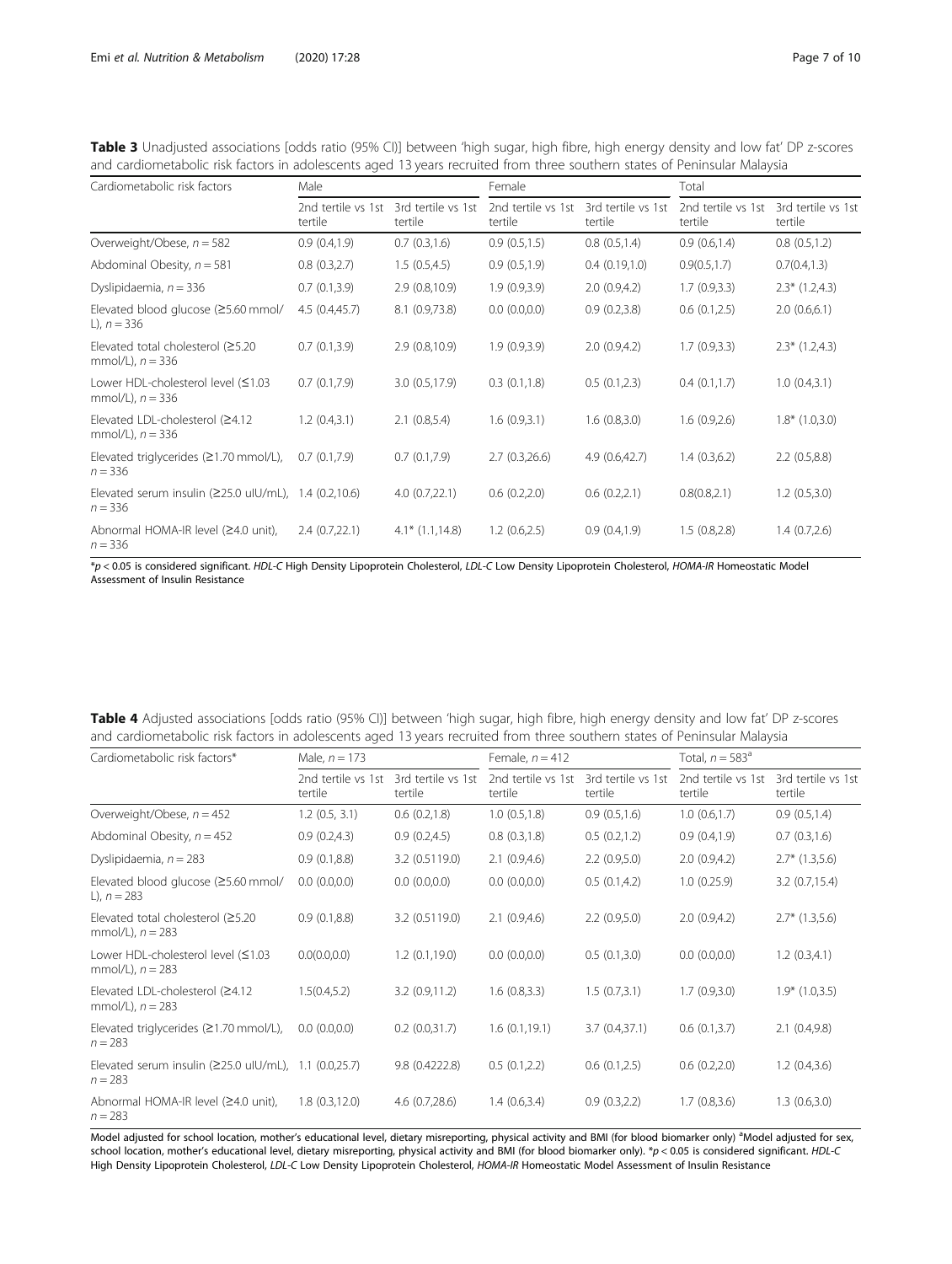<span id="page-7-0"></span>Kelantan, Malaysia also reported that older adolescents were more likely to choose healthy foods such as fruits, vegetables and dairy products compared to their younger counterparts [[54\]](#page-9-0). Nevertheless, it is quite common in Malaysia that a few type of fruits are eaten as a fried item e.g. banana or jackfruit fritters, therefore an increase in the consumption of fruits in this study could be due to the misconception of fried fruits as a healthy food intake [\[43\]](#page-9-0).

Fruits are known to be rich in fibre and antioxidant contents and are perceived as a healthy snack by all age groups including adolescents [[55\]](#page-9-0). Evidence suggested that an increase fibre intake may provide protection against cardiometabolic risk factors in adults [\[56](#page-9-0)]. Although the DP identified in this study was characterised by the favourable aspect of high fibre intake from fruits, it was mainly characterised by tropical fruits available in Malaysia such as papaya, guava, pear, starfruit, mango, banana, lanzones, durian, jackfruit and rambutan, which are high in fructose (sugar) as compared to non-tropical fruits such as apples and oranges [\[57](#page-9-0), [58\]](#page-9-0). A lower correlation coefficient between percentage of energy from total fat and the identified DP in this study may be due to the compensation of low dietary fat intakes with high free sugar intakes.

Although the selected response variables were previously linked to obesity, the identified DP was not associated with overweight or obesity and abdominal obesity in this study [\[12\]](#page-8-0). However, the lack of significant associations seen in the current could be due to the use of BMI and WC instead of fat mass to measure adiposity [[11\]](#page-8-0). Reduction in the final sample size may be another reason for the lack of significant association between the identified DP and obesity in this study. Nonetheless, no significant differences were reported (data not shown) in the anthropometric outcomes and cardiometabolic biomarkers, as well as socio-economic characteristics, particularly maternal education and school location between the total participants and 336 adolescents (with both valid dietary data and biomarkers data) who were included in the multivariate analysis. The present study also reported no significant association between the identified DP and cardiometabolic risk factors specific to any gender, even though, males were reported to have a higher mean FBG level and a lower mean TC, HDL-C and LDL-C levels compared to females. This could be due to differences in the timing of puberty among the study adolescents [\[59](#page-9-0), [60\]](#page-9-0).

It is important to note that this study was the first to examine relationships between empirical DPs and cardiometabolic risk factors among Malaysian adolescents. Furthermore, the application of RRR, a-priori method to derive a specific DP and the ability to control for dietary misreporting were also the strengths of this study. Despite these study strengths, there are a few limitations worth mentioning. Firstly, this cross-sectional study was subjected to the possibility of finding significant associations by chance alone. Besides, the findings from this study could not be generalised due to limited coverage of the study location, whereby the study was focused only in the southern region of Peninsular Malaysia. Another limitation of this study is the biases inherent to the dietary assessment method. However, this limitation was minimised by using nutrient densities e.g. DED, fibre density and percentage of energy from fat and sugar as response variables so that errors linked to the dietary assessment method could be reduced [[61](#page-9-0)]. Furthermore, the reduced sample size of the available valid dietary data for the RRR analysis could have influenced the strength of relationships between the identified DP and biochemical parameters. However, this is an unavoidable issue particularly among adolescents and that at this large scale of a study.

# Conclusion

A DP characterised by food intakes high in free sugars and energy density was associated with elevated lipid profiles, particularly cholesterol and LDL-C levels among adolescents aged 13 years in Malaysia. Further longitudinal studies are recommended to strengthen the role of a dietary pattern explained by food intakes high in sugar and energy density in the development of cardiometabolic risk factors in young people in order to design effective health promotion initiatives.

#### Supplementary information

Supplementary information accompanies this paper at [https://doi.org/10.](https://doi.org/10.1186/s12986-020-00447-x) [1186/s12986-020-00447-x.](https://doi.org/10.1186/s12986-020-00447-x)

Additional file 1: Figure S1. Number of adolescents who provided anthropometric, biochemical, dietary and physical activity data Table S1. Food items included in the food groups selected as predictors in RRR analysis to derive 'high sugar, high fibre, high energy density and low fat' dietary pattern among Malaysian adolescents aged 13 years attending secondary schools Table S2. Characteristics of dietary patterns among Malaysian adolescents aged 13 years attending secondary schools derived using RRR analysis

#### Abbreviations

ALSPAC: Avon Longitudinal Study of Parents and Children; BMI: Body mass index; BMR: Basal metabolic rate; CVD: Cardiovascular diseases; DED: Dietary energy density; DP: Dietary pattern; EI: Energy intake; FBG: Fasting blood glucose; FFQ: Food frequency questionnaire; HDL-C: High-density lipoprotein cholesterol; HOMA-IR: Homeostasis model assessment; JKEUPM: Universiti Putra Malaysia's ethics committee for research involving human subjects; LDL-C: Low-density lipoprotein cholesterol; PAL: Physical activity level; PAQ-C: Physical activity questionnaire for older children; Raine: The Western Australian Pregnancy Cohort Study; RRR: Reduced rank regression; SEANUTS: South East Asian Nutrition Surveys; SSB: Sugar-sweetened beverages; TC: Total cholesterol; TG: Triglycerides; WC: Waist circumference; WHO: World Health Organization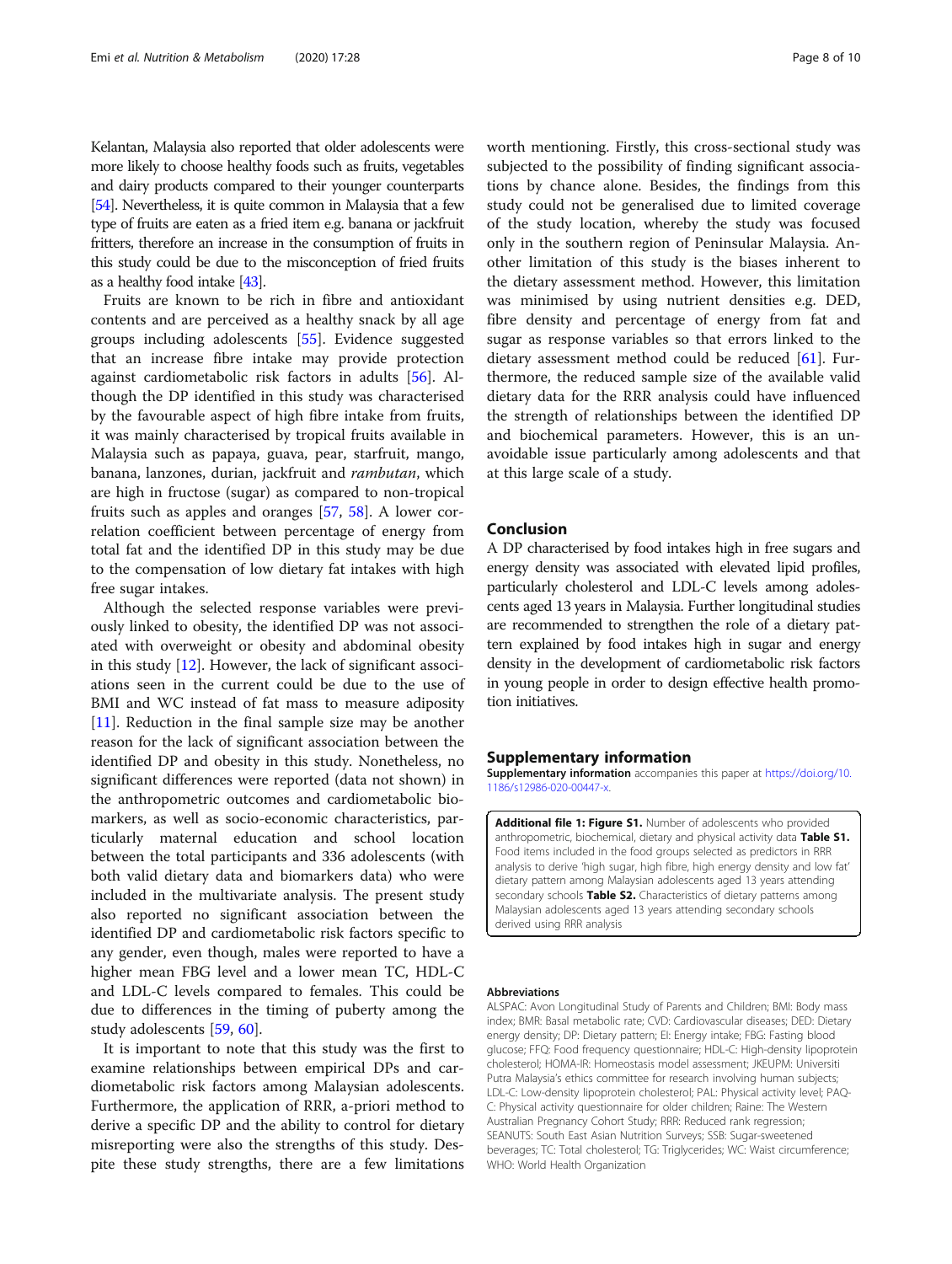#### <span id="page-8-0"></span>Acknowledgements

The authors are grateful to all participants and their parents/guardian for their commitments in this study. The authors are also thankful to the respective school staffs for their cooperation in this study.

#### Authors' contributions

NAE was responsible for data collection, data analyses, data interpretation and primary manuscript writing; GWY, ZMS and MA assisted with data interpretation and manuscript writing; AAZ and NHS was responsible for the interpretation of biochemical data and provided critical review of the manuscript; GA was a principal investigator for the study and was responsible for collection of data, conceived the analysis, advised on data analysis, data interpretation and provided critical review of the manuscript data analyses. All authors have read and approved the final manuscript.

#### Funding

This study was funded by a research grant from Ministry of Education Malaysia (FRGS/2/2014/SKK10/UPM/02/10). The first author was supported by the MyMaster programme of Ministry of Higher Education Malaysia and the Graduate Research Fellowship (GRF) programme of Universiti Putra Malaysia. The founding sources had no role in study data collection, analysis and interpretation and preparation of this manuscript.

#### Availability of data and materials

The datasets generated and/or analysed during the current study are not publicly available due the raw information gathered in this research were kept strictly confidential as stated in respondents' consent agreement but are available from the corresponding author on reasonable request.

#### Ethics approval and consent to participate

Full ethical approval was obtained from the Ethics Committee for Research Involving Human Subjects (JKEUPM) of Universiti Putra Malaysia (UPM) (Reference number: FPSK (EXP16) P031). Approval to conduct this study in the selected schools were obtained from the Ministry of Education Malaysia, state education departments and selected schools. The study respondents and their parents provided written consent before the commencement of the study.

#### Consent for publication

All respondents and their parents or guardian provided consent for publication. However, researchers disclosed no names or other identifying information related to respondents and their parents or guardian in this manuscript.

#### Competing interests

The authors declare that they have no competing interests.

#### Author details

<sup>1</sup>Department of Nutrition and Dietetics, Faculty of Medicine and Health Sciences, Universiti Putra Malaysia, Serdang, Selangor, Malaysia. <sup>2</sup>Department of Paediatrics, Faculty of Medicine, University of Malaya, Kuala Lumpur, Malaysia. <sup>3</sup>Department of Family Medicine, Faculty of Medicine and Health Sciences, Universiti Putra Malaysia, Serdang, Selangor, Malaysia. <sup>4</sup>Sports Science Programme, Faculty of Sports Science and Recreation, Universiti Teknologi MARA, Shah Alam, Selangor, Malaysia.

# Received: 22 December 2019 Accepted: 21 March 2020 Published online: 07 April 2020

#### References

- 1. Llewellyn A, Simmonds M, Owen CG, Woolacott N. Childhood obesity as a predictor of morbidity in adulthood: a systematic review and meta-analysis. Obes Rev. 2016;17(1):56–67.
- 2. Nadeau KJ, Maahs DM, Daniels SR, Eckel RH. Childhood obesity and cardiovascular disease: links and prevention strategies. Nat Rev Cardiol [Internet]. 2011;8(9):513–25. Available from: [http://www.nature.com/articles/](http://www.nature.com/articles/nrcardio.2011.86) [nrcardio.2011.86.](http://www.nature.com/articles/nrcardio.2011.86)
- Grandemange M, Costet N, Doyen M, Monfort C, Michineau L, Saade M-B, et al. Blood Pressure, Heart Rate Variability, and Adiposity in Caribbean Prepubertal Children. Front Pediatr [Internet]. 2019;7(269):1–13. Available from: <https://www.frontiersin.org/article/10.3389/fped.2019.00269/full>.
- 4. Parish RC, Todman S, Jain SK. Resting heart rate variability, inflammation, and insulin resistance in overweight and obese adolescents. Metab Syndr Relat Disord [Internet]. 2016;14(6):291–7. Available from: [http://www.](http://www.liebertpub.com/doi/10.1089/met.2015.0140) [liebertpub.com/doi/10.1089/met.2015.0140](http://www.liebertpub.com/doi/10.1089/met.2015.0140).
- 5. Majid HA, Abidin MS, Zamani A, Su TT, Mohd Hairi F. Systematic review on the prevalence of overweight and obesity among adolescents in Malaysia 1990-2014. EC Nutr. 2015;2(6):475–82. Available from: [https://www.](https://www.ecronicon.com/ecnu/pdf/ECNU-02-000065.pdf) [ecronicon.com/ecnu/pdf/ECNU-02-000065.pdf](https://www.ecronicon.com/ecnu/pdf/ECNU-02-000065.pdf).
- 6. Institute for Public Health. Nutritional status/Dietary Practices. In: National Health and Morbidity Survey (NHMS) 2011 VOLUME II: Non-communicable diseases [Internet]. Kuala Lumpur: Ministry Of Health; 2011. p. 33–119. Available from: [http://www.iku.gov.my/images/IKU/Document/REPORT/](http://www.iku.gov.my/images/IKU/Document/REPORT/NHMS2011-VolumeII.pdf) [NHMS2011-VolumeII.pdf.](http://www.iku.gov.my/images/IKU/Document/REPORT/NHMS2011-VolumeII.pdf)
- 7. Institute for Public Health. Nutritional status. In: National Health and Morbidity Survey 2015 VOLUME II: Non-communicable diseases, risk factors & other health problems [Internet]. Kuala Lumpur: Ministry Of Health; 2015. p. 46–78. Available from: [http://www.iku.gov.my/images/IKU/Document/](http://www.iku.gov.my/images/IKU/Document/REPORT/nhmsreport2015vol2.pdf) [REPORT/nhmsreport2015vol2.pdf.](http://www.iku.gov.my/images/IKU/Document/REPORT/nhmsreport2015vol2.pdf)
- 8. Waters E, de Silva-Sanigorski A, Burford BJ, Brown T, Campbell KJ, Gao Y, et al. Interventions for preventing obesity in children. Summerbell CD, editor. Cochrane Database Syst Rev. 2011;(12):1–212. Available from: [http://](http://doi.wiley.com/10.1002/14651858.CD001871.pub2) [doi.wiley.com/10.1002/14651858.CD001871.pub2.](http://doi.wiley.com/10.1002/14651858.CD001871.pub2)
- 9. Craigie AM, Lake AA, Kelly SA, Adamson AJ, Mathers JC. Tracking of obesityrelated behaviours from childhood to adulthood: a systematic review. Maturitas 2011;70(3):266–284. Available from: [http://dx.doi.org/10.1016/j.](http://dx.doi.org/10.1016/j.maturitas.2011.08.005) [maturitas.2011.08.005](http://dx.doi.org/10.1016/j.maturitas.2011.08.005).
- 10. Huybrechts I, Lioret S, Mouratidou T, Gunter MJ, Manios Y, Kersting M, et al. Using reduced rank regression methods to identify dietary patterns associated with obesity: a cross-country study among European and Australian adolescents. Br J Nutr. 2017;117(2):295–305.
- 11. Appannah G, Pot GK, Huang RC, Oddy WH, Beilin LJ, Mori TA, et al. Identification of a dietary pattern associated with greater cardiometabolic risk in adolescence. Nutr Metab Cardiovasc Dis 2015;25(7):643–650. Available from: http://dx.doi.org[/https://doi.org/10.1016/j.numecd.2015.04.007.](https://doi.org/10.1016/j.numecd.2015.04.007)
- 12. Ambrosini GL, Emmett PM, Northstone K, Howe LD, Tilling K, Jebb SA. Identification of a dietary pattern prospectively associated with increased adiposity during childhood and adolescence. Int J Obes. 2012;36(10):1299– 305 Available from: <http://www.ncbi.nlm.nih.gov/pubmed/22868831>.
- 13. Johnson L, Mander AP, Jones LR, Emmett PM, Jebb SA. Energy-dense, lowfiber, high-fat dietary pattern is associated with increased fatness in childhood. Am J Clin Nutr. 2008;87(4):846–54.
- 14. Ambrosini GL, Johns DJ, Northstone K, Emmett PM, Jebb SA. Free sugars and total fat are important characteristics of a dietary pattern associated with adiposity across childhood and adolescence. J Nutr. 2016;146:778–84.
- 15. Drewnowski A, Almiron-Roig E. Human Perceptions and Preferences for Fat-Rich Foods. In: Montmayeur JP, Le Coutre J, editors. Fat detection: taste, texture, and post ingestive effects. Boca Raton: CRC Press/Taylor & Francis; 2010. p. 265–91.
- 16. Aday LA, Cornelius LJ. Designing and conducting health surveys: a comprehensive guide. 3rd ed. San Francisco: Jossey-Bass; 2006.
- 17. Coffey A. Relationships: the key to successful transition from primary to secondary school? Improv Sch. 2013;16(3):261–71.
- 18. Tung SEH, Shamarina S, Mohd Nasir MT. Familial and socio-environmental predictors of overweight and obesity among primary school children in Selangor and Kuala Lumpur. Malays J Nutr. 2011;17(2):151–62.
- 19. Mohamed K, Tin TS, Yazid M, Jalaludin MY, Al-sadat N, Majid HA. Comparative validity of a food frequency questionnaire (MyUM adolescent FFQ) to estimate the habitual dietary intake of adolescents in Malaysia. Asia Pac J Clin Nutr. 2018;27(4):898–907.
- 20. Norimah AK, Safiah M, Jamal K, Siti H, Zuhaida H, Rohida S, et al. Food consumption patterns: findings from the Malaysian adult nutrition survey (MANS). Malays J Nutr. 2008;14(1):25–39.
- 21. Institute for Medical Research. Malaysian Food Composition Database [Internet]. Malaysian Food Composition Database Programme. Available from: <http://myfcd.moh.gov.my/> [cited 2017 Jan 12].
- 22. Majid HA, Ramli L, Ying SP, Su TT, Jalaludin MY. Dietary intake among adolescents in a middle-income country: an outcome from the Malaysian health and adolescents longitudinal research team study (the MyHeART study). PLoS One. 2016;11(5):1–14..
- 23. Zhang J, Wang H, Wang Y, Xue H, Wang Z, Du W, et al. Dietary patterns and their associations with childhood obesity in China. Br J Nutr. 2015;113(12):